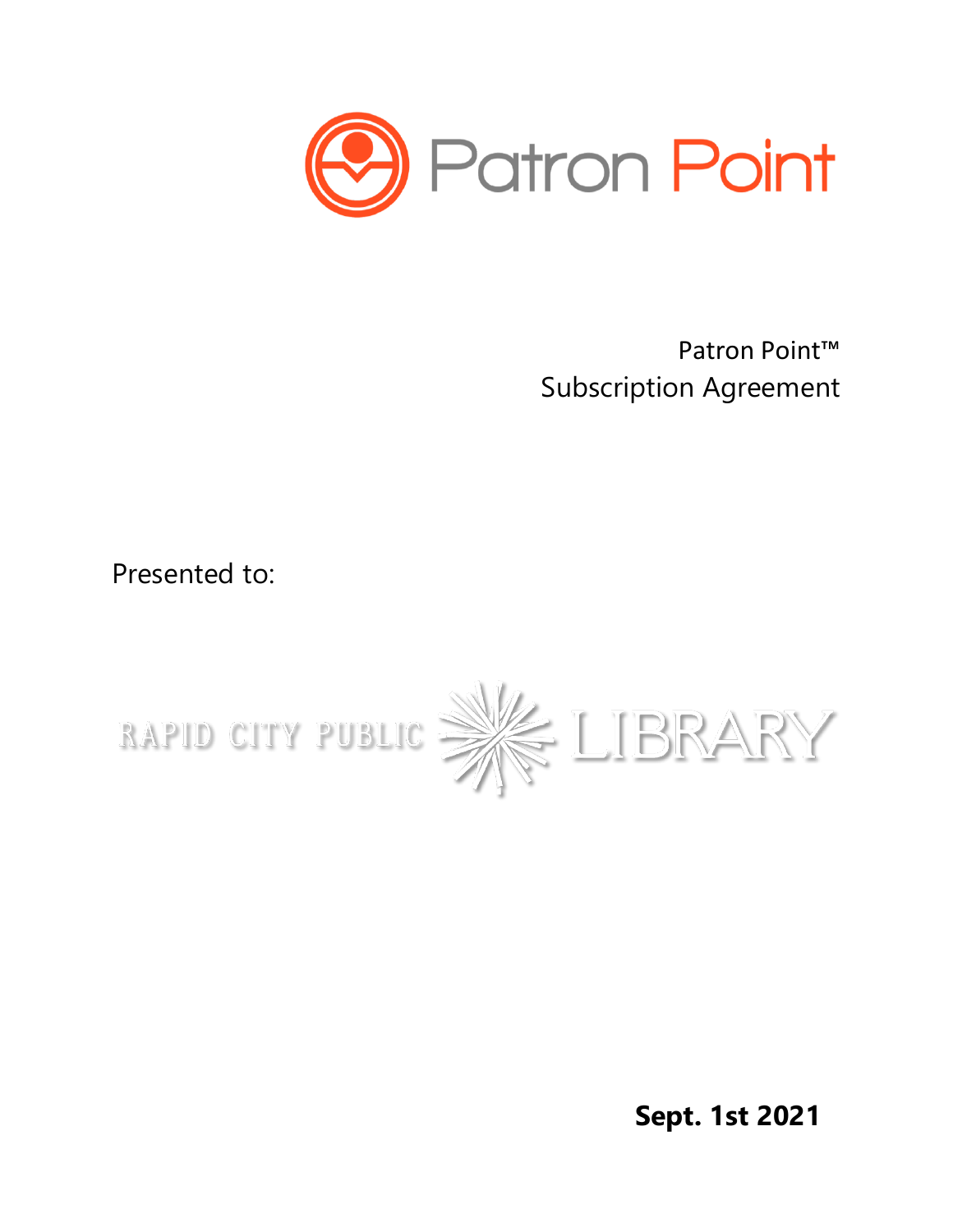This Subscription Agreement ("Agreement") by and between Rapid City Public Library, a public library with its main office at 610 Quincy Street, Rapid City, SD 57701 (the "Library") and Patron Point, Inc., an Ohio domestic business with its principal office at 6418 Newgrange Drive, Dublin, OH 43016 USA ("Patron Point" or "We/we"), and collectively as ("us") as follows:

Patron Point agrees to deliver, in a timely and professional manner, the programs and services as described "Subscribed Services" section below:

# Subscribed Services

Included in the Library's subscription ("Subscribed Services") are the following :

# **Access to Patron Point Marketing Automation System**

A fully-functional marketing automation system designed for performing customized responses based on user activity and interests. Patron Point will provide access to the system for an unlimited number of system users with full technical and user support throughout the term of subscription.

# **Set Up/Configuration**

Patron Point will configure the Library's dedicated instance, analyse data requirements, perform initial database configuration and data load, and train staff on system features and functions.

# **Ongoing Data Management.**

Patron Point will perform monthly updates of ILS and applicable data sources for the purpose of supporting marketing programs and triggering automatic messages to patrons based on activity and/or preferences. Additional data sources can be added as needed by subscribed programs or customer needs at no additional cost.

# **Patron Sync™**

 $\lceil \checkmark \rceil$  Mandatory real time data interface available for select ILS and other third party systems.

# **Any of the Optional modules below can be added at a later date**

### **Patron Point Verify™**

[ ] Patron Address Verification service (Provides address verification for the purposes of confirming patron residency in Library service area)

### **Patron Point Recommends™**

[ ] Reading recommendation newsletter service.

### **SMS Module**

[ ] Text service.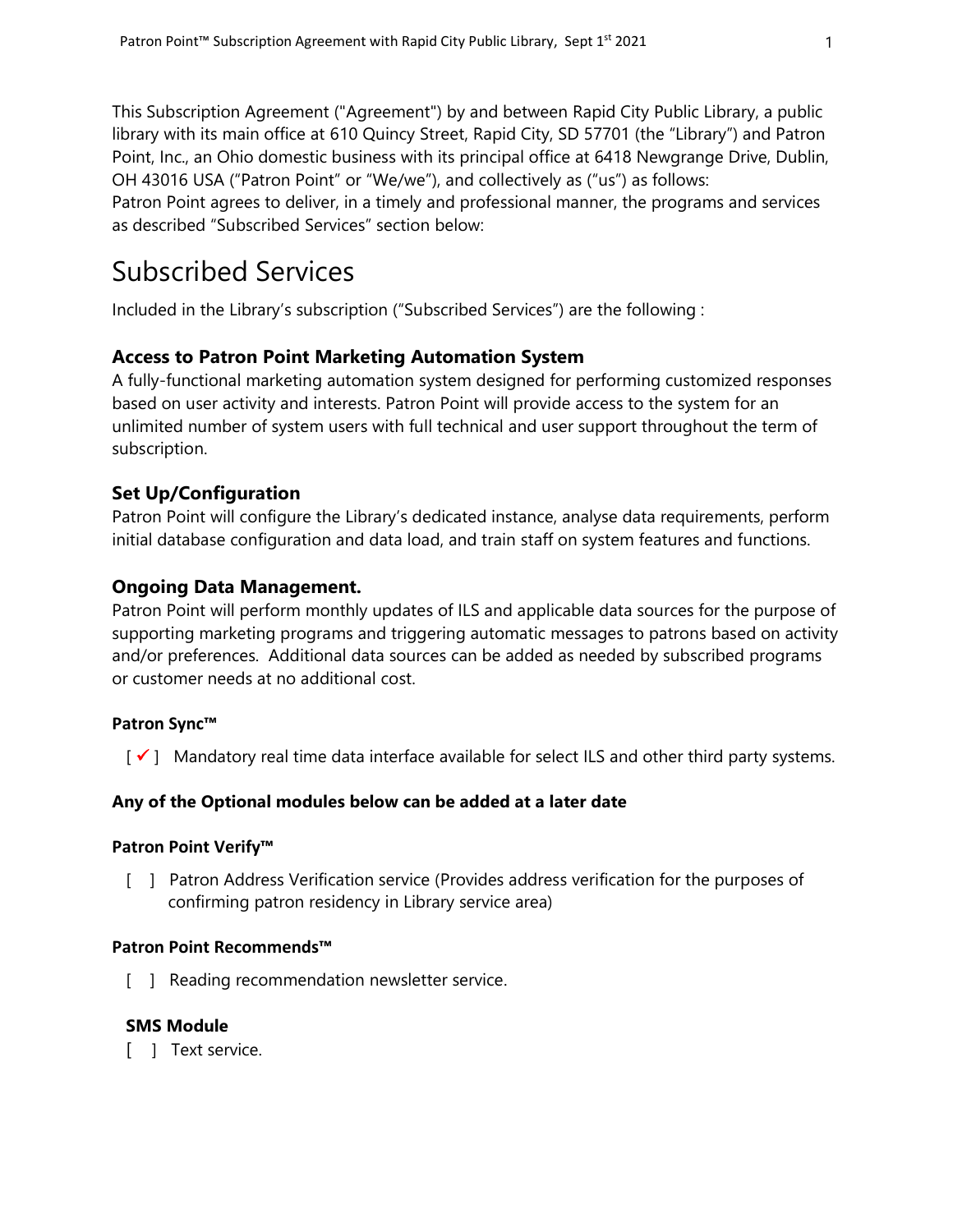# Financial Terms

The Library agrees to the subscription fees and will be invoiced as indicated below. The invoice for the first year annual subscription fees, any one time fees, and applicable taxes will be issued within 30 days of the Effective Date (as defined later in this Agreement). Invoicing for any onetime charges or prorated subscription fees (if any) will occur on or near the first of the month after changes in the Library's subscriptions have occurred. On each anniversary of the Effective Date, the Library will be invoiced for the upcoming year's subscription and any one-time fees. The Library agrees to pay Patron Point within 45 days of receipt of invoice. Patron Point will to the best of its abilities follow procurement and invoicing policies and practices of the library.

| Item                                                |                                                           |                                                                    |
|-----------------------------------------------------|-----------------------------------------------------------|--------------------------------------------------------------------|
| <b>Patron Point*</b>                                | <b>Configuration Services</b>                             | $$4,000$ Discounted to \$1,000                                     |
|                                                     | <b>Annual Subscription</b>                                | \$10,000 Discounted to \$7,500                                     |
|                                                     | Patron Sync Real-Time Interface                           | \$1,000                                                            |
| Verify <sup>™</sup> (optional)                      | <b>Configuration Services</b>                             | \$1,500                                                            |
|                                                     | <b>Annual Subscription</b>                                | \$1,500                                                            |
|                                                     | Per Address Verification<br>(Billed Quarterly in arrears) | \$0.30 cents < $50,000$ per year<br>\$0.25 cents > 50,000 per year |
| Recommends™<br>(optional)                           | <b>Configuration Services</b>                             | \$1,000                                                            |
|                                                     | <b>Annual Subscription</b>                                | \$1,275                                                            |
| <b>SMS</b> (optional)                               | <b>Configuration Services</b>                             | \$1,000                                                            |
|                                                     | <b>Annual Subscription</b>                                | \$1,000                                                            |
|                                                     | Per text                                                  | \$0.01 cent (+ carrier fees.)                                      |
| Total Year 1 (Excl. any optional module cost.)      |                                                           | \$9,500                                                            |
| Total Years 2 & 3 (Excl. any optional module cost.) |                                                           | \$8,500                                                            |

### **Initial term: 36 months**

\*The discount quoted above is valid for any order confirmed before Sept  $30<sup>th</sup>$  2021.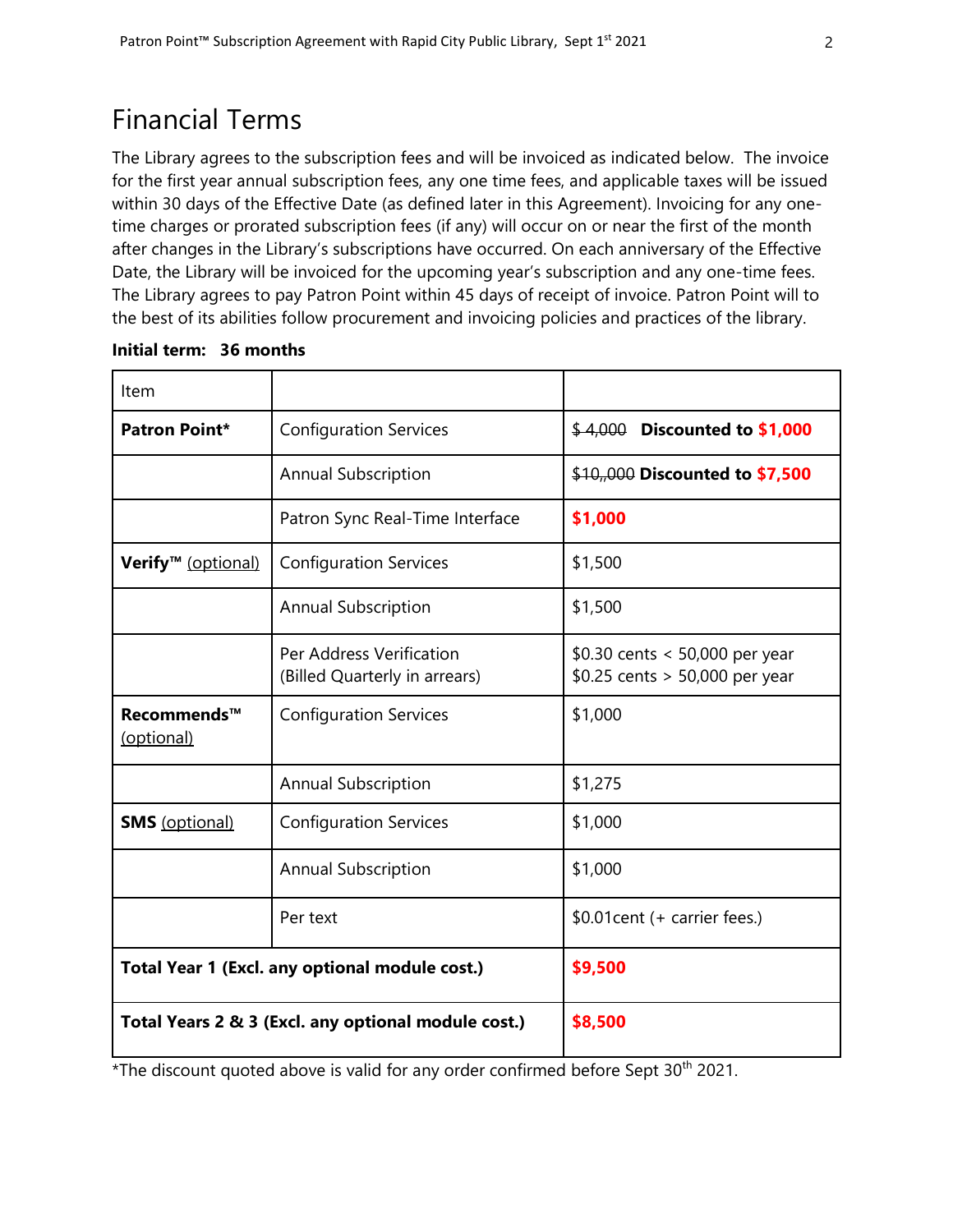The Library is responsible for any costs associated with their vendors e.g. output programs, services, or subscriptions to APIs from the library system vendor.

If during the time in which this Agreement is in effect, the library decides to change its Integrated Library System (ILS), Patron Point reserves the right to charge a set-up fee equal to 50% of the non-discounted Configuration Services fees as described in the Financial Proposal section of this Agreement.

# Term of Agreement

These terms and conditions shall become effective on the date the Library signs this agreement ("Effective Date") and will be in effect as indicated in the Financial Terms section of this Agreement.

The Agreement will automatically renew at the end of the initial term and on each subsequent anniversary of the Effective Date for a 12-month term unless terminated with 60 days' notice by either of us. Otherwise, the Library can cancel this Agreement if, after notifying Patron Point of any problems, Patron Point doesn't resolve those problems to the Library's satisfaction. The only exception is that the Library will be responsible for any out-of-pocket expenses incurred while performing the Subscribed Services in advance of the cancellation.

# Rights, Responsibilities and Indemnifications

We ask that the Library assign specific individuals to support this project including a project coordinator as well as appropriate staff to support ILS data extraction, an understanding of the Library's specific data implementation and workflows, marketing and administrative staff as needed.

Patron Point understands and appreciates the library's commitment to the privacy of its patrons. We and our vendors and subcontractors perform on a best efforts basis to ensure the privacy of its client library users and would not knowingly violate the trust placed in us. This includes contractual prohibitions against reselling data and security features that protect against unauthorized access to the Library's private data.

Patron Point employs third party service providers to perform various functions on our behalf which include, but are not limited to developing, hosting and maintaining the Service and its databases. If they do, this access is provided so that they may perform tasks on our and the Library's behalf. Patron Point does not authorize any third parties to make use of User Information or to contact the User outside the context of these services except to the extent required by law. Furthermore, as appropriate, Patron Point enters into contractual agreements with each third party regarding data privacy, prohibitions against re-selling or sharing of User Information, and adhering to industry-wide security best practices and technologies that protect against unauthorized access to the User Information.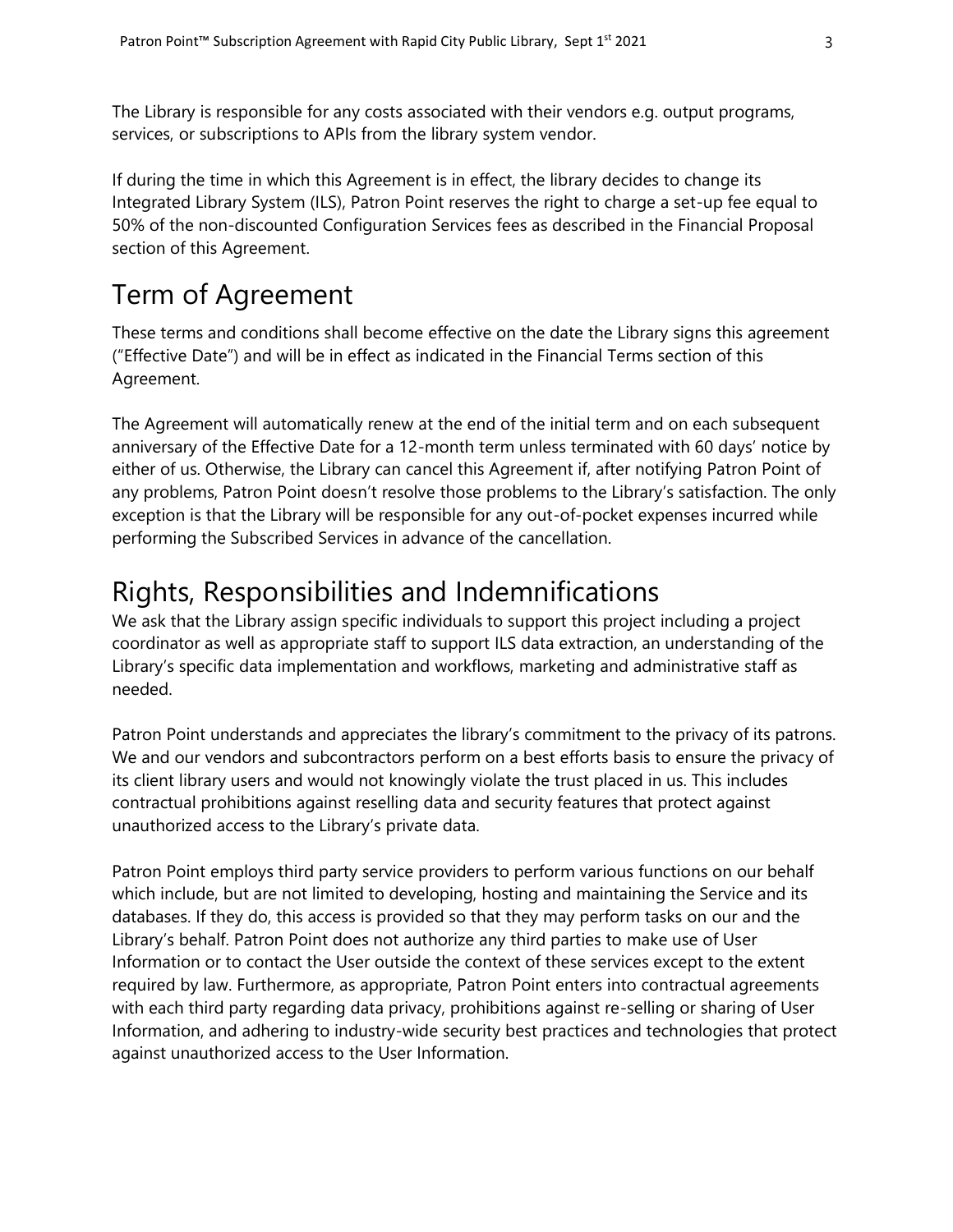The Library will secure the necessary approvals and rights for the use of any third party materials (images, graphic designs). The Library will also grant Patron Point the right to use any of its branding, product identity, and other intellectual property in support of our engagement. Patron Point assures that, to the best of its knowledge, the creative work it produces will not be in violation of any copyright or intellectual property concerns.

Any public-facing work, designs, concepts created by Patron Point in support providing the Subscribed Services are the property of the Library. Patron Point is not responsible for any registration or licensing required to document ownership of this work. Patron Point maintains rights and ownership of any workflows or internal system modifications it produces to implement marketing automation programs.

In order to provide services to the Library, Patron Point collects "User Information" specifically for the purpose of providing the Service to the Library. This includes: information collected from various systems used by the Library, including but not limited to the Library's Integrated Library System ("ILS"), ebook service providers, and program registration and attendance providers; and Information collected directly from library patrons/users ("User/Users"), when User voluntarily submits that information to Library, including, for example: registering on the Library website, participating in surveys, contests or promotions;

### Patron Point:

does not collect User Information regarding the following categories:

- security information such as User's username, password, and acceptance of policies, licenses and warranties;
- billing information such as credit card, expiration date, billing address and account history;
- social security numbers;
- queries to any of the Library's Customer Service, Reference Desk, and/or Technical Support functions.
- does not use this information for any purpose unrelated to the provision of the service to the library pursuant to this contract;
- does not sell, rent or otherwise share User Information with any third party unless specifically directed in writing by an authorized agent of the Library.

will share User Information with government agencies as required by law in response to lawful requests by public authorities, including to meet national security or law enforcement requirements after providing written notice to the Library:

Neither party shall be responsible for damages or for delays or failures in performance resulting from acts or occurrences beyond their reasonable control, including, without limitation: fire, lightning, explosion, power surge or failure, water, acts of God, war, revolution, civil commotion or acts of civil or military authorities or public enemies: any law, order, regulation, ordinance, or requirement of any government or legal body or any representative of any such government or legal body; or labor unrest, including without limitation, strikes, slowdowns, picketing, or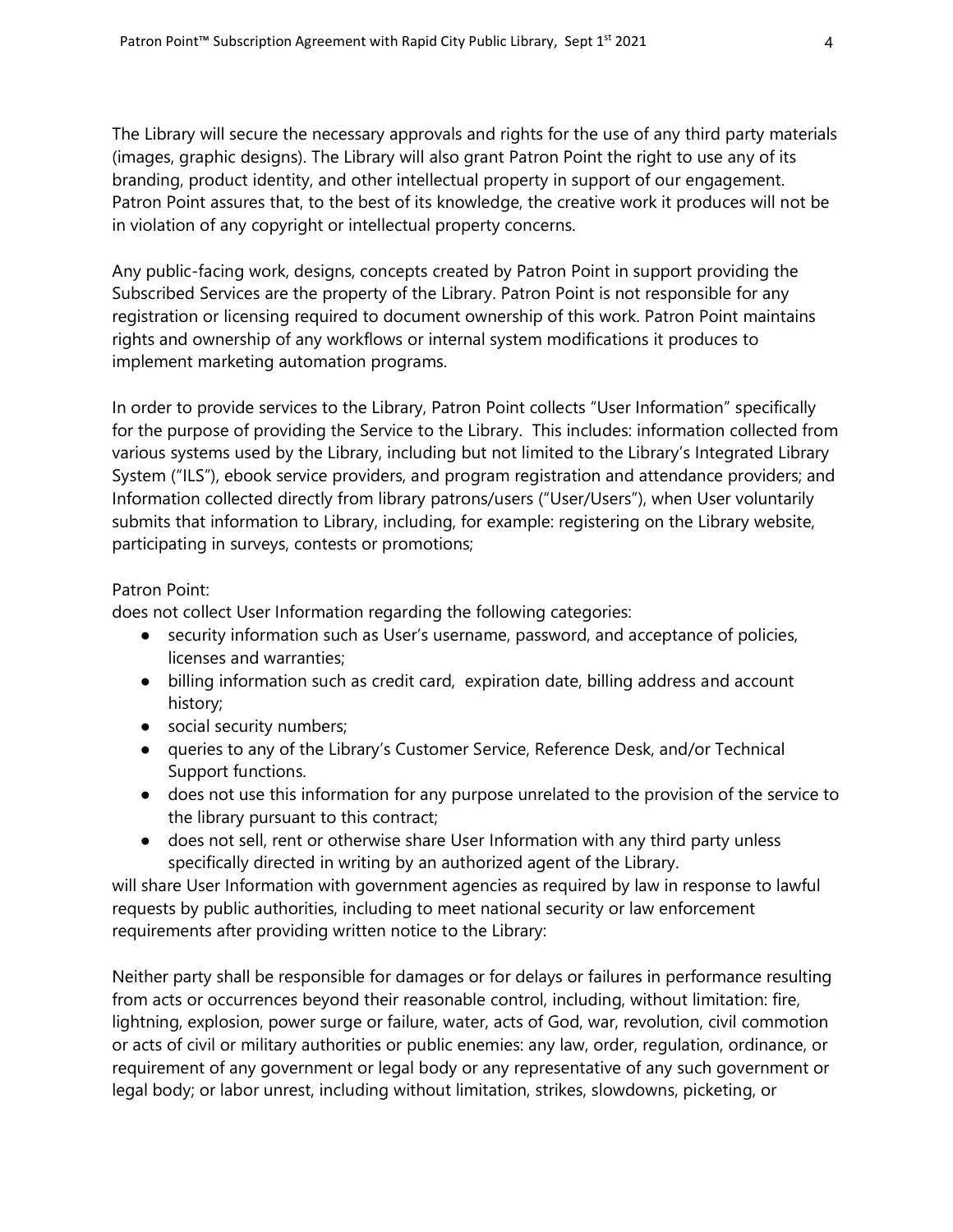boycotts; inability to secure raw materials, transportation facilities, fuel or energy shortages, or acts or omissions of other common carriers.

The Library will take responsibility for any complaint that the Library receives as a result of Patron Point performing activities as part of the Subscribed Services.

Patron Point will take responsibility for any complaint that the Library receives concerning privacy or copyright violations only if it is the result of negligence in these regards.

On termination of the Service, Patron Point will delete the Library's User Information and its specific instance of the Service and destroy all User Information within 15 days of contract termination.

Neither of us can assign the benefits or obligations of this proposal to anybody else without the other agreeing to it. If, however, one of us fails to respond to any request for reassignment within 30 days, consent will be given by default.

Collaboration is a key part of how Patron Point strives to do business. In the spirit of partnership, when problems do occur, we will do all we can to meet your expectations. If we can't work things out, we'll use the services of an arbitrator first and then the laws and courts in the local and country jurisdiction of whomever the complaint is against. Whoever loses the legal action will be responsible for all legal expenses.

# **Terms and Conditions specific to Patron Point Verify**

The Library will be invoiced quarterly for the previous three months address verification charges in arrears.

The Library understands and acknowledges that in order to realize the benefits of Verify, the Library will provide to Patron Point its patrons' Personally Identifiable Information (PII) including mailing and email addresses. It also understands and acknowledges that Patron Point will provide that PII to a third-party Consumer Address Verification Service ("CAVS") specifically for the purpose of verifying the accuracy of that PII.

The Library acknowledges that Patron Point has the sole right to select and enter into an agreement with the CAVS so long as the CAVS agrees and is bound to treat the PII as confidential information and only for the provision of the address verification service.

The Library will indemnify and hold Patron Point harmless, including its directors, officers, employees, and agents, from any claim or complaint as a result of Library's agreement and practice of providing the PII specifically for the purposes of address verification.

Patron Point acknowledges that the PII provided by the Library is confidential information and Patron Point agrees not to use or disclose the PII except to the CAVS and only for the purpose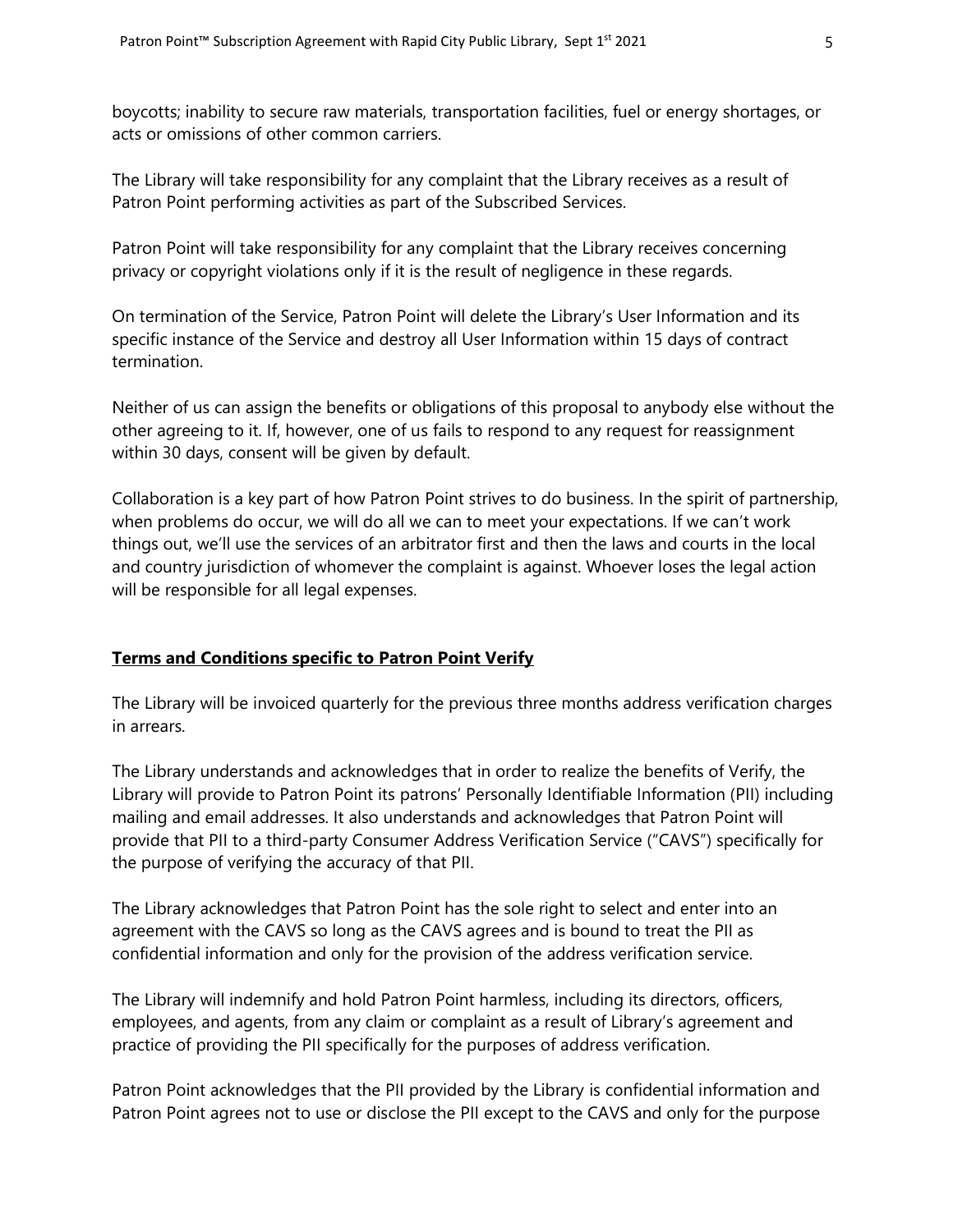of validating the accuracy of the PII. Patron Point will perform measures and shall include the highest degree of care that Patron Point utilizes to protect its own confidential information and Patron Point agrees to notify the Library in writing of any misuse or misappropriation of the PII which may come to its attention.

Patron Point shall indemnify and hold the Library harmless, including its directors, officers, employees, and agents, with respect to any complaint or claim that results from Patron Point's failure to maintain the confidentiality of the PII other than for the purposes of performing the address verification.

Both the Library and Patron Point agree that either party can cancel Verify on 90 days' prior written notice to the other party without effect on the Patron Point subscription. The Library agrees to pay for any outstanding fees resulting from the use of Verify up and until the cancellation date.

These Conditions are deemed accepted by the Library when the Services of Patron Point have been accessed or ordered by the Library.

# **[Acceptance and Signatures Immediately Follow]**